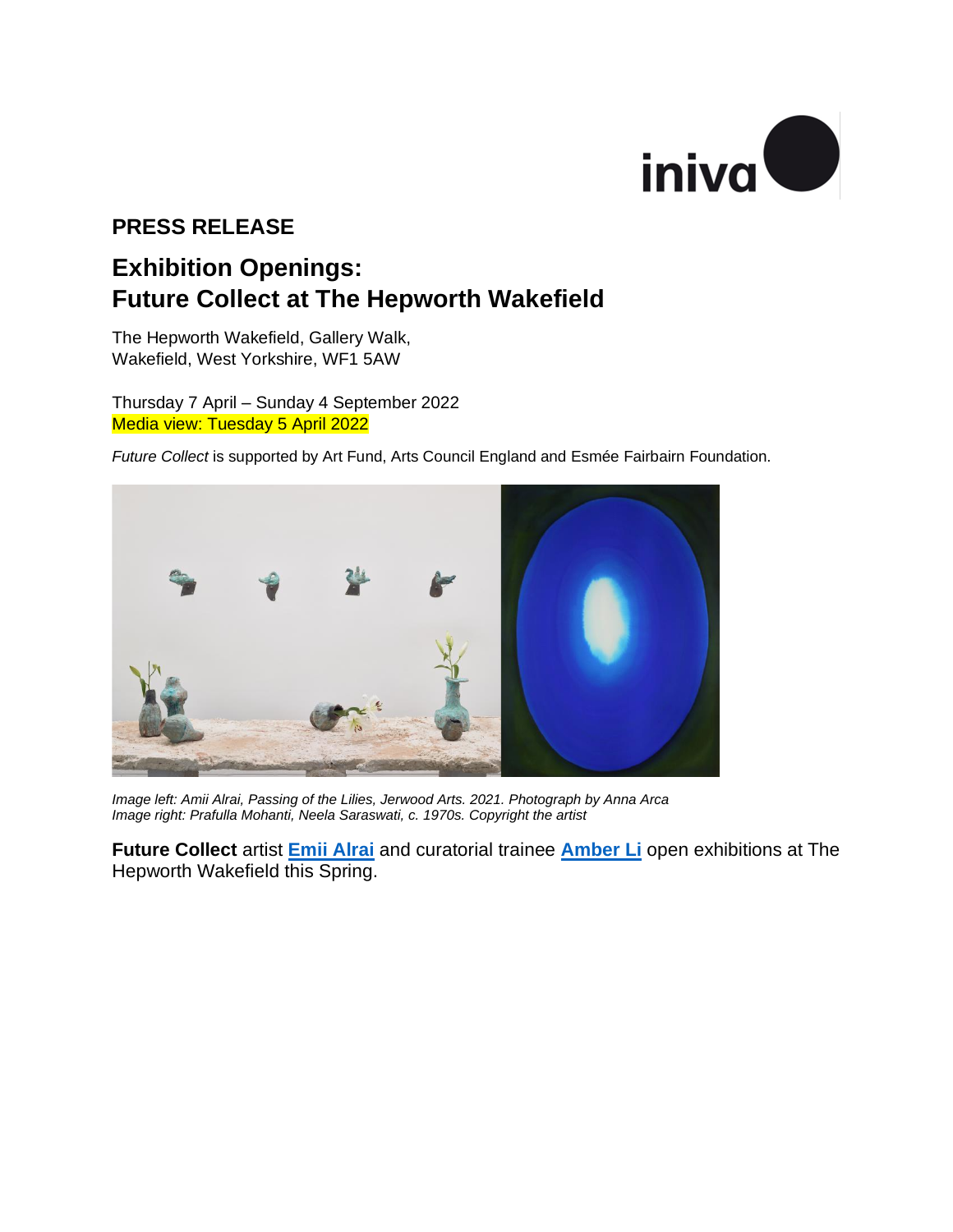*[A Core of Scar](https://hepworthwakefield.org/whats-on/emii-alrai-future-collect-commission/)* is an exhibition of Alrai's new work, created for acquisition into The Hepworth Wakefield's permanent public collection. In her large-scale sculptural practice, Alrai weaves together ancient mythologies from the Middle East and oral histories from her own Iraqi heritage, creating objects which imitate archaeological artefacts. Her work draws attention to the contrast between the polished aesthetics of museums and the states of ruin which befall archaeological objects and the landscapes they are excavated from.

For this commission, Alrai has created a series of hand-blown glass vessels that evoke ancient funerary urns. The vessels are marked by scars and seams, which emerge during processes of casting and joining. In archaeological artefacts, such scars can hint at the violence of the object's separation from its homeland – a separation that parallels experiences of migration and diaspora. Investigating physical markers of the past, Alrai finds affinities for these scars in bodily wounds and across geological landscapes. *A Core of Scar* explores objects, bodies, and landscapes as sites of memory.

Accompanying the exhibition is a public programme consisting of two study days, one at Stuart Hall Library and the other, an excursion to Gordale Scar (Yorkshire Dales National Park). Further details in Notes to Editors.

**[Prafulla Mohanti:](https://hepworthwakefield.org/whats-on/prafulla-mohanti-full-circle/)** *Full Circle* is an exhibition curated by Future Collect's Curatorial Trainee Amber Li who has been conducting new research focused on work by artists of African, Caribbean, Asian or MENA heritage within Wakefield's art collection. On display are paintings, textiles, and performance works by Prafulla Mohanti (b. 1936, in Odisha, India) that span six decades. The exhibition explores the enduring importance of circles and movement within the artist's work. As a child growing up in Nanpur, a small village in Odisha, Mohanti was taught to draw three circles to represent the Hindu trinity – Brahma (the creator), Vishnu (the preserver) and Mahesh (the destroyer) – responsible for the endless cycle of creation and destruction. For Mohanti, the circle is 'absolute abstraction', both void and container of everything. Mohanti's first exhibition was in Wakefield in 1964, as part of a show called Modern Art in Yorkshire. This is the first time Mohanti's work has been shown in Wakefield since then.

**Future Collect** is iniva's national partnership programme designed to diversify who is collected by, who works at and who goes to the museum with the aim of better reflecting the breadth of contemporary British society. Each year, iniva partners with one public museum or gallery to commission an artist of African and/or Asian descent, British born or based. The artwork created is exhibited by the partner organisation, presented alongside a bespoke public programme, and subsequently acquired into the museum or gallery's permanent public collection. The project also supports significant curatorial development in the form of a curatorial traineeship.

# **- ENDS-**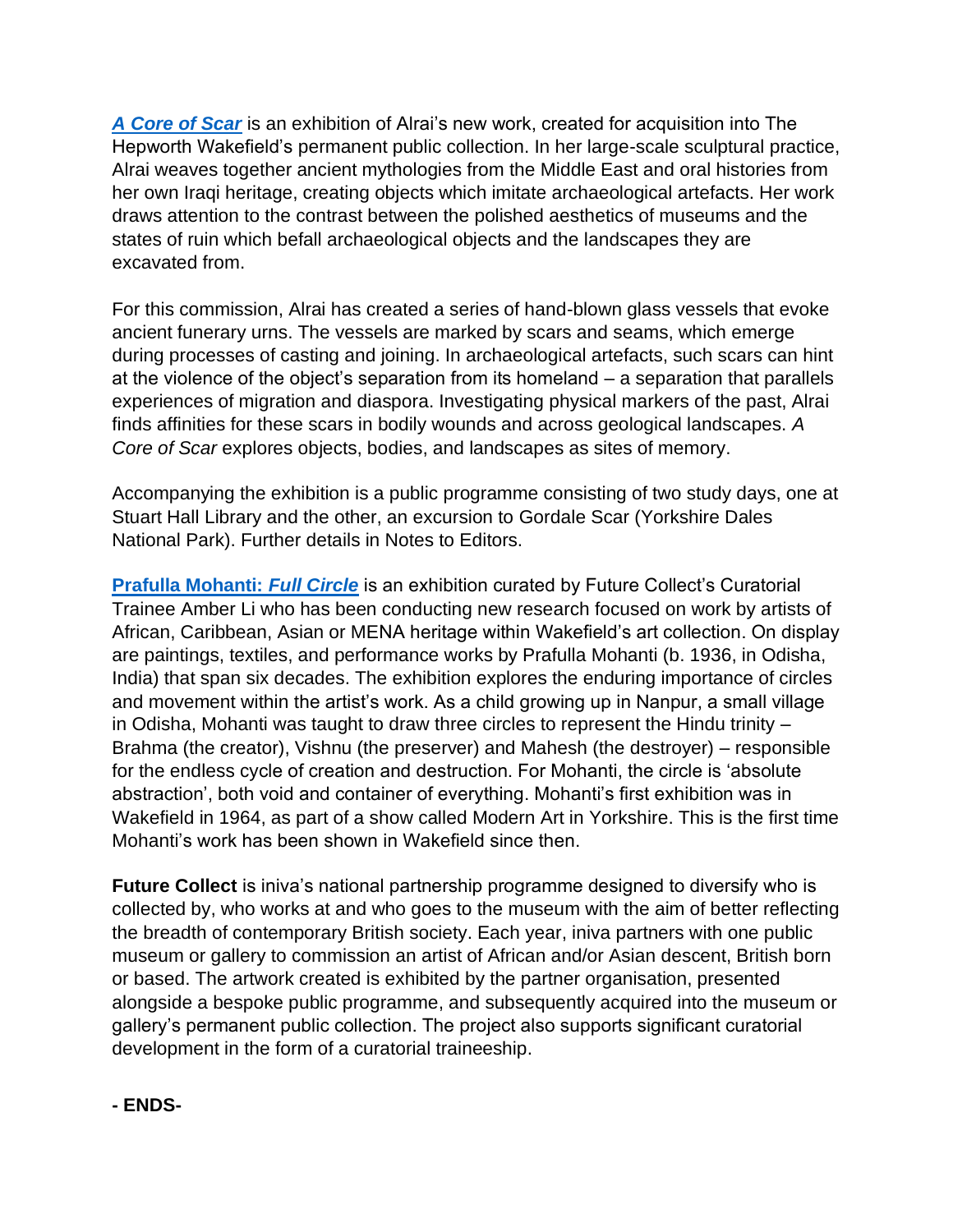# **NOTES TO EDITORS**

## *A CORE OF SCAR* **PUBLIC PROGRAMME EVENTS**

*[Contained terrain: Conversations about collecting natural histories](https://iniva.org/programme/events/contained-terrain-conversations-about-collecting-natural-histories/)*

Date: Monday 16 May 2022 Time: 10:30 – 16:00 Venue: Stuart Hall Library

For the first study day in the second year our of Future Collect programme, we will gather at Stuart Hall Library to focus on questions around natural history and what happens when natural artefacts are placed in collections. What kind of narratives emerge when we collect nature and what histories are lost in this process? How does this link to the histories written into natural landscapes and their geographies? Drawing from Emii Alrai's interest and work with natural and cultural heritage, particularly throughout the making of her Future Collect commission '*A Core of Scar',* we will dive into what it means to work with nature, decolonise natural collections and the tension between decay and conservation in this work.

#### *[Approaching the scar](https://iniva.org/programme/events/approaching-the-scar/)*

Date: Thursday 14 July 2022 Time: 10:00 – 18:00 Venue: Excursion to Gordale Scar (Yorkshire Dales National Park)

A key part of Emii Alrai's research and work on her Future Collect commission *A Core of Scar* has been exploring landscapes across the United Kingdom, having travelled from the Northlands in Scotland to Land's End on the Cornish coast. For Emii's second study day we will take an excursion to the *Gordale Scar,* a hidden gorge in the Yorkshire Dales National Park, and a key research site in Emii's work towards her commission.

*[PERFUME VESSEL](https://iniva.org/shop/artist-prints/perfume-vessel/?mc_cid=fde7c0fe9a&mc_eid=UNIQID)* **LIMITED EDITION**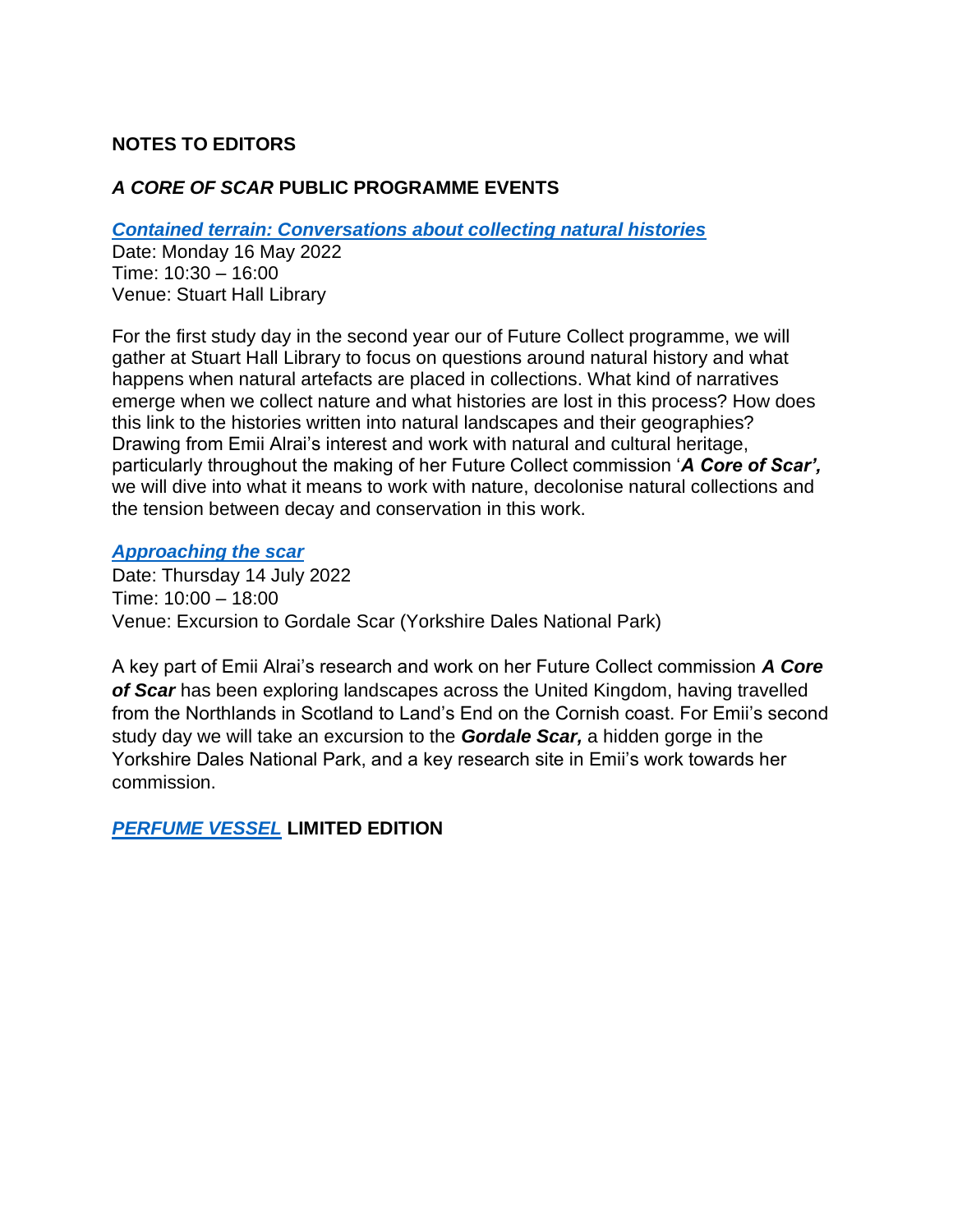

*Perfume Vessel*, 2022 Edition of 21 (plus 2 artist proofs) Materials: Blown Glass & Steel Armature Dimensions: Glass Element 10 x 5 x 4 cm (slight variations apply), Dimensions with Stand 15 x 8.9 x 9.9 cm Colours: This edition was created in three colourways: aurora brown, smoke grey, and clear. Edition price: £480 (Price inclusive of VAT) Each edition is a unique variant as the glass components were hand-blown into five moulds which disintegrate with use.

Emii Alrai has created a limited edition to accompany her commission for Future Collect, *A Core of Scar*, at The Hepworth Wakefield. *Perfume Vessel* was produced in collaboration with North Lands Creative, a world-leading contemporary glass art studio based in Caithness, Scotland, who facilitated the production of the Future Collect commission.

This sculptural edition is inspired by ancient glass perfume bottles. Shaped to look like Iraqi dates, the edition echoes themes of archaeology and diasporic experience. Each edition has been fitted to an armature, custom-made by Mark Webster of MW Fabrications. These armatures mimic display modes typically used by archaeological museums. Alrai invites us to consider such devices as instruments of colonial capture.

Proceeds from the sale of this edition will support the development of an artist's book by Emii Alrai, creating a permanent legacy for both the artist and the Future Collect project.

# **ABOUT FUTURE COLLECT**

Future Collect was established in 2019 to mark iniva's  $25<sup>th</sup>$  anniversary with a legacy project aimed at transforming the national conversation around contemporary art collecting. iniva partnered with Manchester Art Gallery to commission artist Jade Montserrat and support curatorial trainee Nikita Gill.

The Hepworth Wakefield is the second organisation to take part in the programme supporting the commission of artist Emii Alrai and curatorial trainee Amber Li.